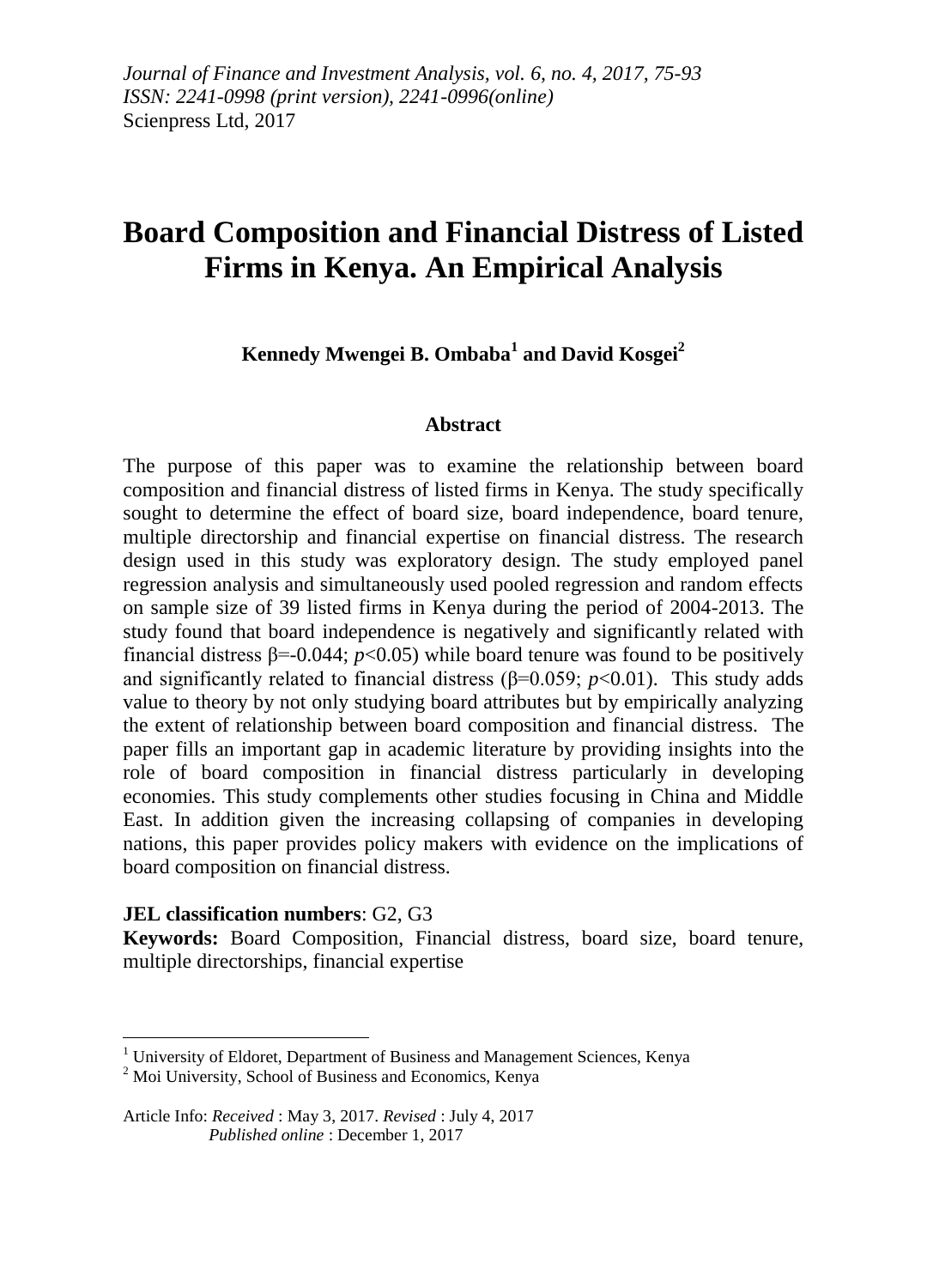# **1 Introduction**

Research on financial distress has attracted a lot of attention in academic literature (Cruz *et al.,* 2014). Financial distress is defined as the inability of a firm to meet its financial obligations as and when they fall due (Grice and Dugan, 2001; Davydenko, 2005; Mumford, 2003). Other researchers view financial distress as a condition when the firm is faced with negative cumulative earnings for at least a few consecutive years (Gilbert, 1990). Indeed there is consensus that a firm is deemed to be in financial distress when it is unable to meet its financial obligations.

An analysis of many corporate failures indicates that the causes of corporate financial distress are financial factors such as leverage (Amoa-Gyarteng, 2014), profitability (Zulkarnain and Hasbullah 2009) and assets turnover (Zulkarnain and Hasbullah, 2009). Furthermore, non-financial factors such as lack of consistent policies (Milton, 2002), control procedures, guidelines and mechanisms (Jimming and Weiwei, 2011) also play an important role in financial distress.

Studies have also indicated that most of the causes of financial distress are dependent on the quality of the decision makers who are the board of directors (Argenti, 1986; Daily and Dalton, 1994; Cheng *et al.,* 2009). The board is the internal corporate governance mechanism that aligns the shareholders' interests with those of the management (Norwahida *et al.,* 2012; Fama and Jensen, 1983). Jensen (1993) argues that the board of directors is crucial for an effective internal control system. Jensen further contends that the problems associated with corporate internal control systems start with the board of directors. Thus, the board is a corporate governance mechanism that is conceived as a device to mitigate managerial self interest and enable the firm to optimally create wealth for shareholders and reduce financial distress (Platt and Platt, 2012).

The composition of the board and its role has been studied by scholars and practitioners in the recent times (Kosmidis and Stavropoulos, 2014). According to Kosmidis and Stavropoulos (2014) the recent collapse of multi-national firms were as a result of failure of the board to detect questionable practices which management engaged in. Mohd-Mohid *et al.,* (2004) argue that the failure of big companies to continue their business is often associated with weak controlling and monitoring mechanism over the strategic decision making process of the board of directors. Salloum and Azour (2012) are of the opinion that poor governance and agency problems are among the reasons for financial distress that is spread among several companies in different industries and countries across the globe. The failure of the world international companies has therefore resulted in search for ways to eliminate these failures and as a result the concept of corporate governance has arisen.

According to La Porta *et al.,* (2000) weak corporate governance increases the probability of opportunistic behavior of management to act for their interest thus increasing the likelihood of financial distress. Argenti (1986) argue that corporate failures are associated directly with CEOs, boards of directors and top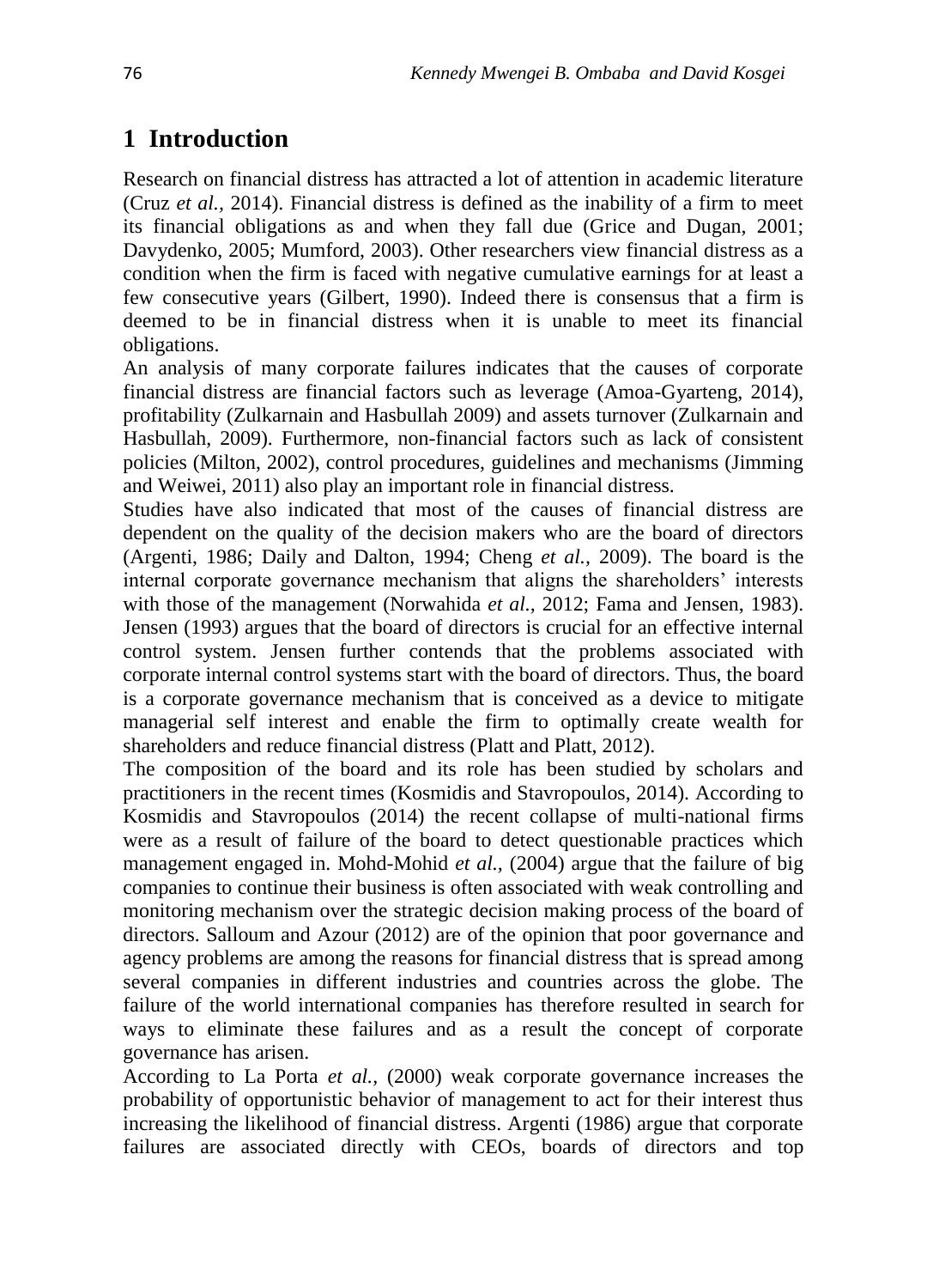management members. In addition agency theorists opine that poor corporate governance is as a result of management acting in self interest manner at expense of shareholders. The actions of management to safe guard their interest may lead a firm to end in financial distress. Board composition that aligns managements' interest and shareholders goals has been linked with CEO entrenchment (Argenti, 1986).

### **1.1 The Kenyan Context**

Trading in shares in Kenya started growing in 1954 when the Nairobi Stock Exchange (NSE) was constituted as a voluntary organization of stockbrokers (Ngugi, 2003). The introduction of NSE saw the enactment of rules and regulations governing stock trading, along with initiatives to promote the capital market, such as the Capital Issue Committee (CIC) and Capital Market Authority (CMA). Capital Market Authority was established in 1990 through the Capital Market Authority Act (Cap 485A) in order to regulate stock market activities (Kemboi and Tarus, 2012). The CMA had a mandate to regulate corporate governance mechanisms of the firms listed on the stock exchange.

In this regard, the authority initiated a number of measures to address issues of corporate governance: for instance, it facilitated the enactment of the corporate governance code, in the form of a Sample Code of Best Practice of Corporate Governance in Kenya 2002, in order to strengthen governance mechanisms among Kenya's listed firms (Tarus and Aime, 2014). Among the corporate governance structures suggested, was the composition of the board (The Capital Market Act, Cap. 485A, 2002).

The corporate governance guidelines and regulations for intermediaries provided by (CMA) recommends that one third of board members should be independent and the board should have at least eight board members. In addition, the board should have a balance of skills, experience and background and outside directorship held by board members should not exceed five.

Despite of extensive regulatory reforms undertaken to improve corporate governance mechanism, Kenya is characterized by a weak legal and regulatory framework (Tarus, 2011; Gakeri, 2013) just like any other emerging economy. For instance, in the past few years there have been a number of corporate failures occasioned by financial distress among listed firms. This phenomenon of financial difficulties in Kenyan public companies has been witnessed by the increase delisting of companies. Notable cases of corporate failure include Kenya Bulk medical limited, A Baumann, Kenya Corporative Creameries, Uchumi Supermarkets, CMC Kenya Ltd. among others (Ngugi *et al.,* 2009). Besides, the restructuring and mergers of firms indicate the financial difficulties the Kenyan companies are experiencing which has led some firms to retrench employees (Ngugi *et al.,* 2009).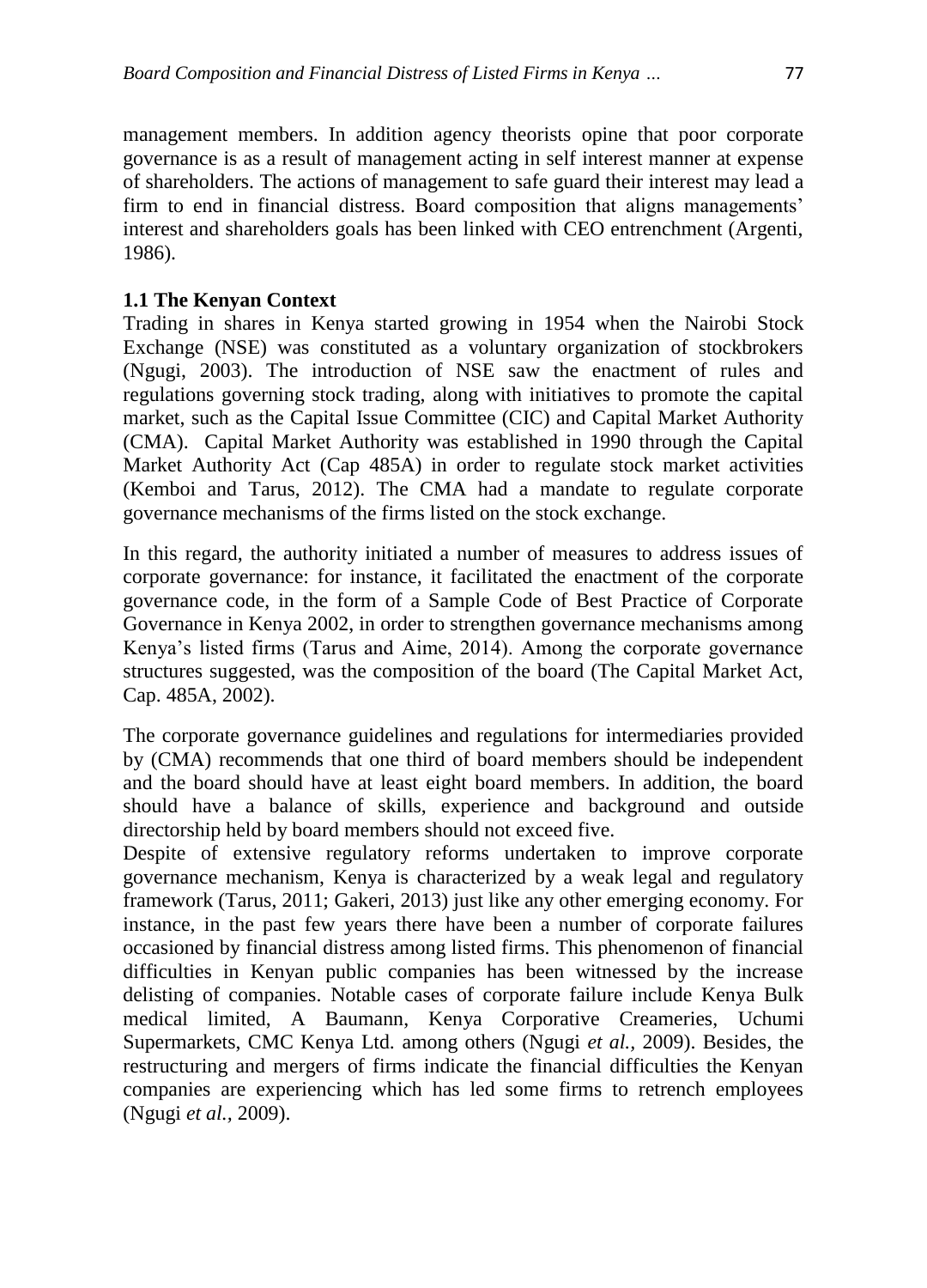Studies have indicated that the main reason attributed to corporate failures in emerging economies is the inefficiency of boards of directors (Waweru, 2014). Although CMA has enacted and implemented the corporate governance guidelines, there remains a need to determine whether board composition and a corporate governance mechanism enhance effective decision making in emerging economies such as Kenya, particularly with regard to financial distress.

The inspiration for studying corporate governance in an emerging country such as Kenya arises due to the increasing use of corporate governance guidelines and the absence of empirical studies linking corporate governance to financial distress. This study therefore sought to highlight the existing relationship between board composition and financial distress and shed light on the moderating role of CEO entrenchment in Kenya.

### **1.2 Theory and Hypotheses Development**

Agency theory is founded on the assumption that managers are opportunistic and that they pursue selfish interests to the detriment of shareholders (Jensen and Meckling, 1976). This divergence of interests precipitates conflicts between shareholders and management, which results in agency cost. One of the major costs incurred by shareholders is the need to monitor management through the introduction of a layer of scrutiny in the form of a board of directors (Fama, 1980; Fama and Jensen, 1983). The board of directors is charged with the responsibility of monitoring the decisions and actions of management, thereby reducing opportunistic behavior. According to Jensen and Meckling (1976) the shareholders are assured that the managers will make optimal decisions only if appropriate incentives are given and only if the agent is monitored.

While Agency theory assumes that principals and agents have divergent interests and that agents are essentially self-serving and self-centered, stewardship theory takes an opposite perspective. It suggests that agents are essentially trustworthy and good stewards of the resources entrusted to them (Donaldson and Davies, 1991). Stewardship theory defines situations in which managers are not motivated by individual goals rather are stewards whose motives are aligned with the objectives of their principals (Davies *et al.,* 1997). Organisational role-holders are conceived as being motivated by a need to achieve, to gain intrinsic satisfaction through successfully performing inherently challenging work, to exercise responsibility and authority, and thereby to gain recognition from peers and bosses (Davies *et al.,* 1997).

The stewardship perspective views directors and managers as stewards of the firm and as stewards, directors are likely to maximize the shareholders' wealth. Stewards derive a greater utility from satisfying organisational goals than through self-serving behavior (Davies *et al*., 1997). The steward realizes the tradeoff between personal interests and organizational objectives and believes that by working toward organizational, collective ends, personal needs are met (Davies *et al*., 1997). According to Davis and Donaldson (1991) the attainment of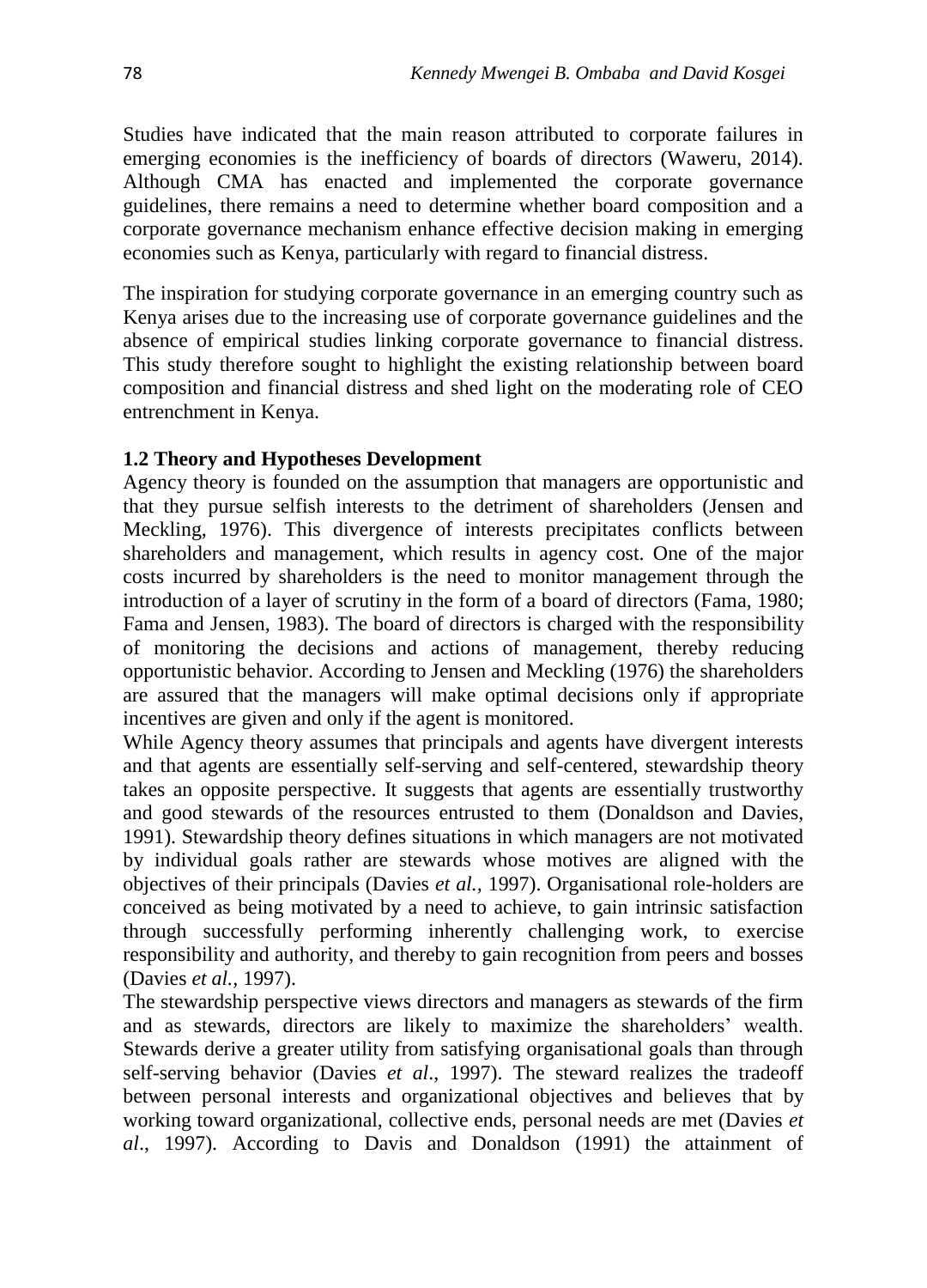organisational success also satisfies the personal needs of the stewards. Stewardship theory therefore suggests that managers should be given autonomy based on trust, which minimizes the cost of monitoring and controlling.

Boards of directors have different characteristics, which all contribute to firms' corporate governance mechanisms, although some characteristics provide more controlling mechanisms than others. In this study, we examine some of the variable facets of board composition that are commonly discussed in the literature, such as board independence, board size, board tenure, multiple directorships and financial expertise of directors.

### **2.1 Board Size**

Board size is defined as the total number of directors on the board in a particular year (Maeri *et al*., 2014). According to Jackling and Johl (2009) board size is an important determinant of corporate governance effectiveness. In addition resource dependency theory views board size as a proxy to measure the diversity of the knowledge pool and the availability of resources provided by the board.

A larger board is expected to have a wider range of skills, knowledge and expertise which in turn may contribute to both its monitoring and servicing roles (Corbetta and Salvato, 2004). Moreover, a large board may counter the influence of the CEO (Maere *et al.,* 2014). As per agency theory the main argument in favor of a larger board of directors is that the increase in the number of members raises their disciplinary control over the CEO (Brédart, 2014). Additionally, large board size implies more external links (Goodstein *et al.,* 1994) and a diversification of the expertise (Zahra and Pearce II, 1989). Extending the resource dependence perspective to the context of bankruptcy Gales and Kesner (1994) argue that the more directors serve the board, the better connected the firm is to critical resources. These connections may protect the organization from adversity hence reduce chances of financial distress (Zahra and Pearce II, 1989).

However, not all researches support large board as an asset. According to Jensen (1993) larger boards are efficiently incapable of monitoring top management and it may results to causes of financial distress. Eisenberg *et al.,* (1998) found that financial distress is negatively associated to large boards. Salloum and Azoury (2010) agree that financial distress status highly depends on board size that is larger boards could lead to financial distress by impeding coordination. By impeding coordination, boards are prevented from participating in strategic decision making and in turn lowering both the monitoring and service roles (Raheja, 2005; Harris and Raviv, 2008). More often than not, members of large boards get divided into sub-groups who are at loggerheads with each other therefore doing more harm than good to the company (Cadbury, 2002). Therefore, we propose that

*Hypothesis 1: Board size is not significantly related to financial distress*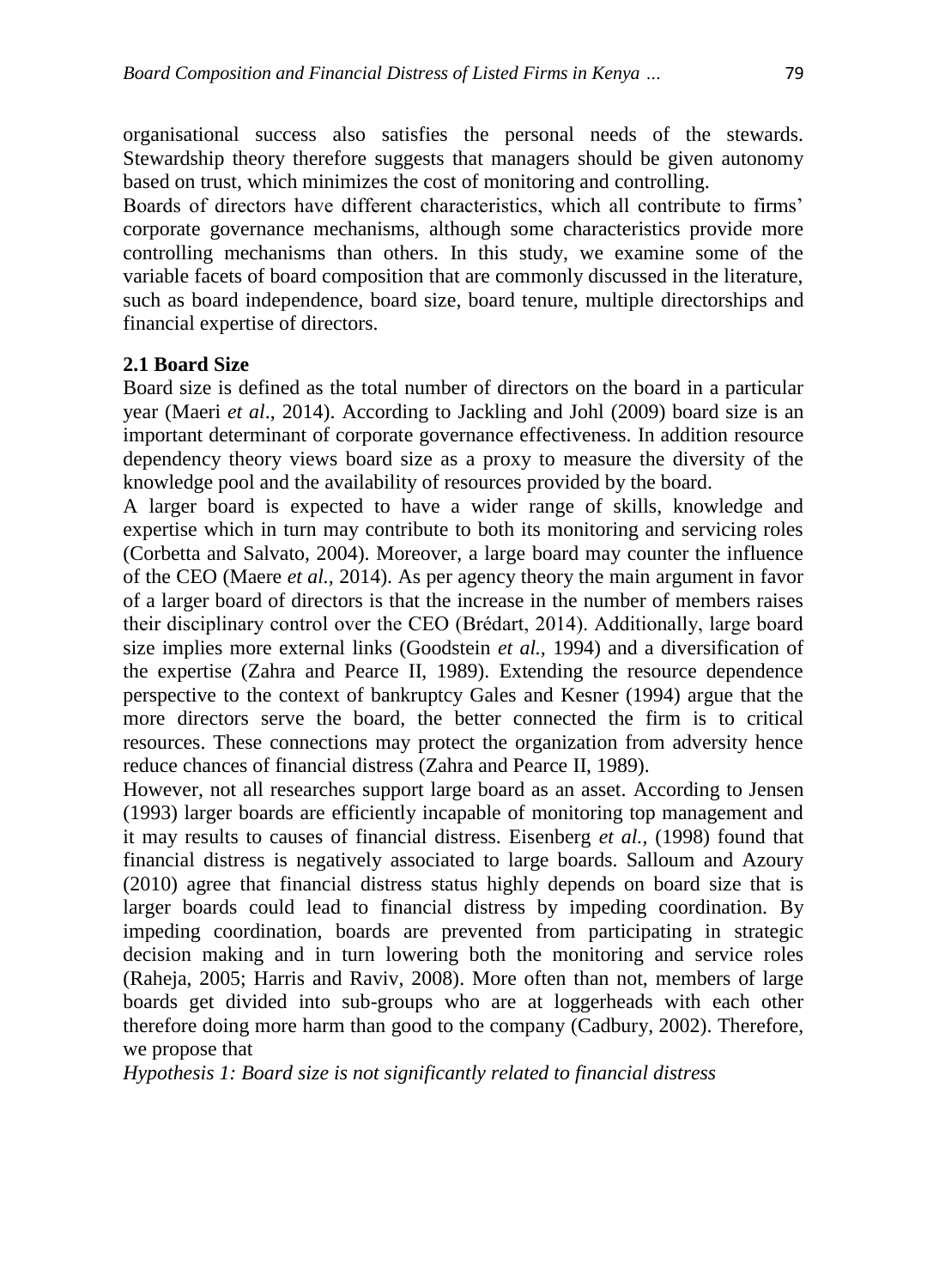### **2.2 Independent Directors**

Independent director is a member of the board who has no affiliation with the firm other than the affiliation derived from being on the firm's board of directors (Beasley, 1996). The Kenyan Capital Market Authority Act, Cap. 485A defines an independent director as a director who has not been employed by the company in the last five years, who is not related to a senior member of management, who has no contract with the company, and who is not a member of the immediate family of senior managers. Thus, a director is deemed independent if he/she is independent of management and free from any business or other relationships that could interfere with the exercise of independent judgment.

Independent directors provide a unique monitoring function Jensen and Meckling (1976) and Fama (1980) due to external markets that reward and punish non executive directors. Hence, independent directors are likely to be diligent in constraining practices that deteriorate financial statement quality or violate securities laws. Byrd *et al.*, (2001) states that companies' rescue from financial crisis depends on the independent directors' role in the board. It therefore indicates that financial distress could be due to insider dominated board (Pfeffer, 1972). According to Weisbach (1988) independent directors are in a better position to monitor the actions of the CEO.

Several empirical studies argue that a high number of independent directors can produce better performance (Daily and Dalton, 1994). Weisbach (1988) argues that as a result of their position in the firm and the existence of possible inherent contracts with the CEO, internal directors would not be as fair as independent ones. Daily and Dalton (1994) argue that a dependent board of directors would exacerbate the rigidity of the company and limit the organization's adaptive abilities, and thus, its ability to respond to crises. Uzun *et al.,* (2004) argues that companies with more independent directors are less probable to malfunction and the financial crisis would be less likely to occur. Darrat *et al.,* (2010) also found that those companies with high representation of independent directors on their boards are more likely to remain solvent. According to Chen *et al.,* (2006) when independent directors are more, frauds are less and so financial distress would be less probable.

However, Harris and Raviv (2008) differ in opinion by arguing that in reality companies would prefer insider-controlled board of directors. The reason is explained in the information importance, that is available to insiders rather than to outsiders. If the cost of losing information is higher than the agency costs associated with inside control, the insider-controlled board is preferable (Harris and Raviv, 2008). This view is supported by stewardship theory Donaldson and Davis (1991) that superior financial conditions will be linked to a majority of inside directors. Thus, we hypothesize that

*Hypothesis 2; Higher representation of independent directors is not significantly related to financial distress*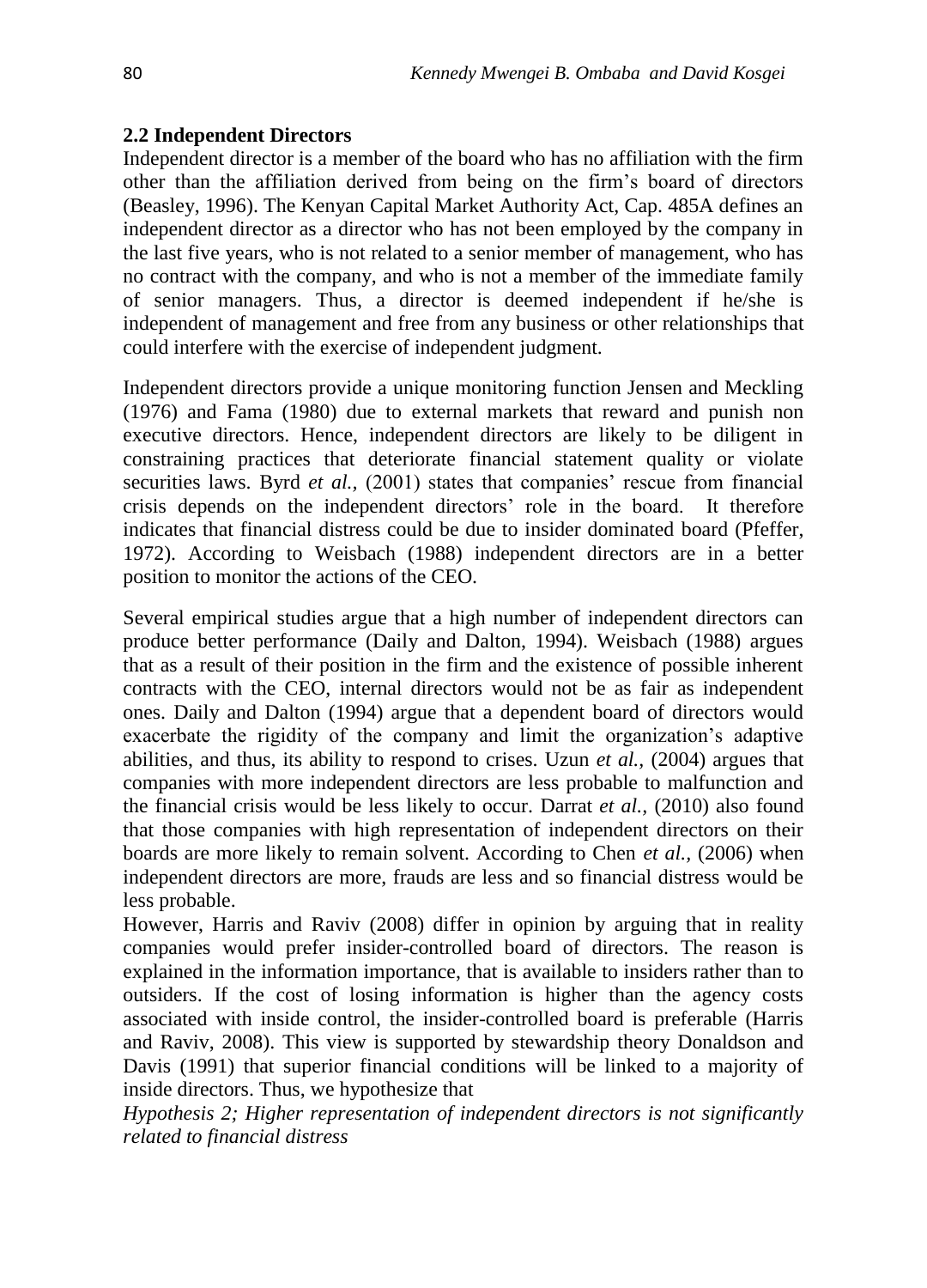### **2.3 Board Tenure**

Board tenure is the average number of years the firm's directors have served on the board (Hambrick and D'Aveni, 1992; Finkelstein and Hambrick, 1990). Board tenure reflects the possibility that board members' control over the monitoring of executives will increase as the average tenure period increases.

Directors with longer tenure would logically accumulate more firm-specific knowledge while sitting on the board (Johnson *et al.,* 2013; Hillman and Dalziel, 2003; Forbes and Milliken, 1999). According to Forbes and Milliken (1999) firmspecific knowledge is a form of tacit knowledge about the firm which allows board members to deal effectively with strategic issues and improving board's ability to provide resources to the firm. Hillman and Dalziel (2003) pointed out that board capital, including firm-specific knowledge and experience, is also useful for enhancing the board's ability to monitor management, given its deeper insight into management behavior and the firm's situation. In sum, director tenure should be able to enhance a board's ability both to monitor and provide resources to the firm, and by so doing, reduce its risk of financial distress.

Maere *et al.,* (2014) in their recent study found a negative association between director tenure and financial distress. Thus, they concluded that firms ending in financial distress are likely to have boards with shorter tenures compared to those in with longer tenure. In addition the expertise hypothesis is used to argue that longer tenure is associated with improved director performance, because directors develop more expertise over time and become more willing to criticize the management (Bebchuk *et al*., 2002).

However, other studies argue that long tenure is associated with allegiance to management allegiance hypothesis. Bryd *et al.,* (2010) that suggests that long tenure directors develop an allegiance towards management. Striking a similar note, Vafeas (2003) proposes a management friendliness hypothesis, which suggests that directors with long term tenure are more likely to befriend and less likely to monitor their managers. Schnake *et al.,* (2006) argues that in addition to becoming too management-friendly, other disadvantages may accompany long board tenure. Long board tenure may limit cognitive conflict among board members, and may restrict the number of views and opinions that are openly discussed and debated by the board. As a result, long-tenured board members may be slow to detect and react to certain legal violations committed within the firm. Hence, we postulate that

*Hypothesis; Board tenure is not significantly related with financial distress*

### **2.4 Multiple Directorships**

Multiple directorships refer to the number of directorship appointments in different companies held by members of the board (Maere *et al.,* 2014). Recent studies by Maere *et al.,* (2014) argue that overburdened or "busy" directors are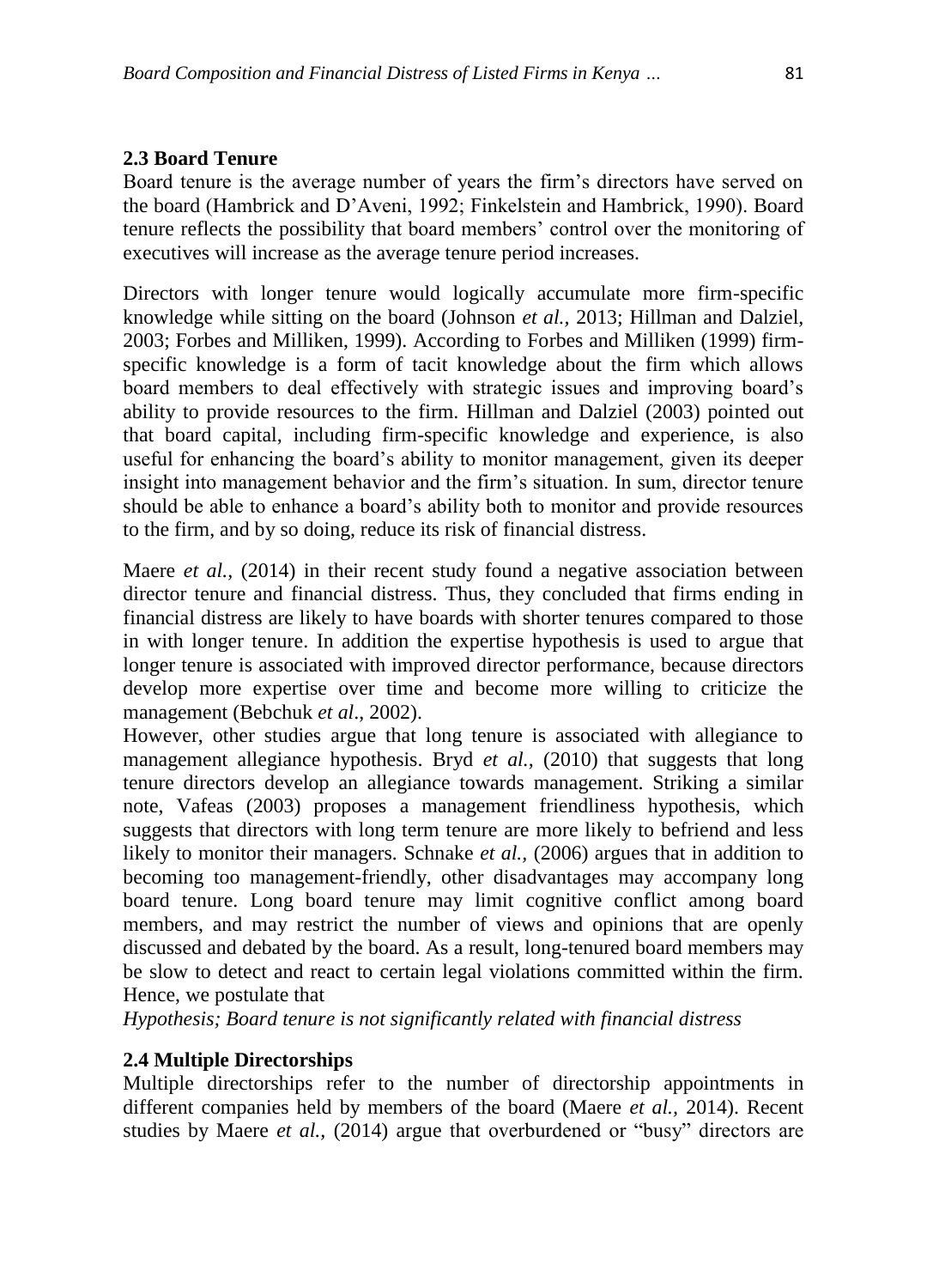less likely to give proper time and attention to gathering and analyzing important information about the firm, thus hampering their ability to provide strategic advice or other service roles to the firm.

Fich and Shivdasani (2006) found that in listed firms, 'busier boards' are significantly associated with financial distress. Beasley (1996) reported that the probability of committing accounting fraud is positively related to the average number of directorships held by non executive directors. Core *et al.,* (1999) also argue that busy directors set excessively high levels of CEO compensation suggesting that such directors provide an inadequate check on management which in turn leads to financial distress.

Contrasting arguments in the literature suggest that by having more outside directorships, board members can better serve the firm by expanding the firm's network with outside groups (George *et al.,* 2001). Carpenter and Westphal (2001) suggest that a director's network of appointments directly affects his or her ability to provide monitoring, advice, and counsel to the board. According to Hillman *et al.,* (2000) and Nicholson and Kiel (2007) argue that linkages can provide the firm with external resources and might also reduce outside threats and uncertainty, which may be especially important for firms in distress.

Multiple directorships have therefore been linked with the resource dependency theory as there appears to be a theoretical argument that a board with a high level of engagement with the external environment provides access to various resources that improve firm performance. Thus, we propose that

*Hypothesis 4; Multiple directorship of directors is not significantly related with financial distress*

### **2.5 Financial Expertise**

A director is considered a financial expert if he/she possess the knowledge and experience in finance related areas (Iskandar *et al.,* 2013; Guner *et al.,* 2008). The recent wave of financial scandals in the world has caused concern on the need for financial/accounting experts to be on board to ensure greater accountability on wide range of issues (Guner *et al.,* 2008).

Financial literacy of board of directors has been identified significant to increase the credibility of company financial position from the perspectives of the customers, banks, and government bodies (Hasyudeen, 2003). Appropriate financial experience and expertise of board members is negatively associated with financial distress (Kroll *et al.,* 2008; McDonald *et al.,* 2008). A financially literate board is able to give guidance to the company in obtaining sources of capital effectively to help overcome financial problems (Lee *et al.,* 1999). According Kor and Sundaramuthy (2009) directors who have reasonable financial backgrounds are more effective in providing internal control system mechanisms to control firm performance and hence financial distress. Johl *et al.,* (2015) also found a positive and significant relationship between accounting expertise and financial performance of Malaysian firms, hence less likely to be financially distressed.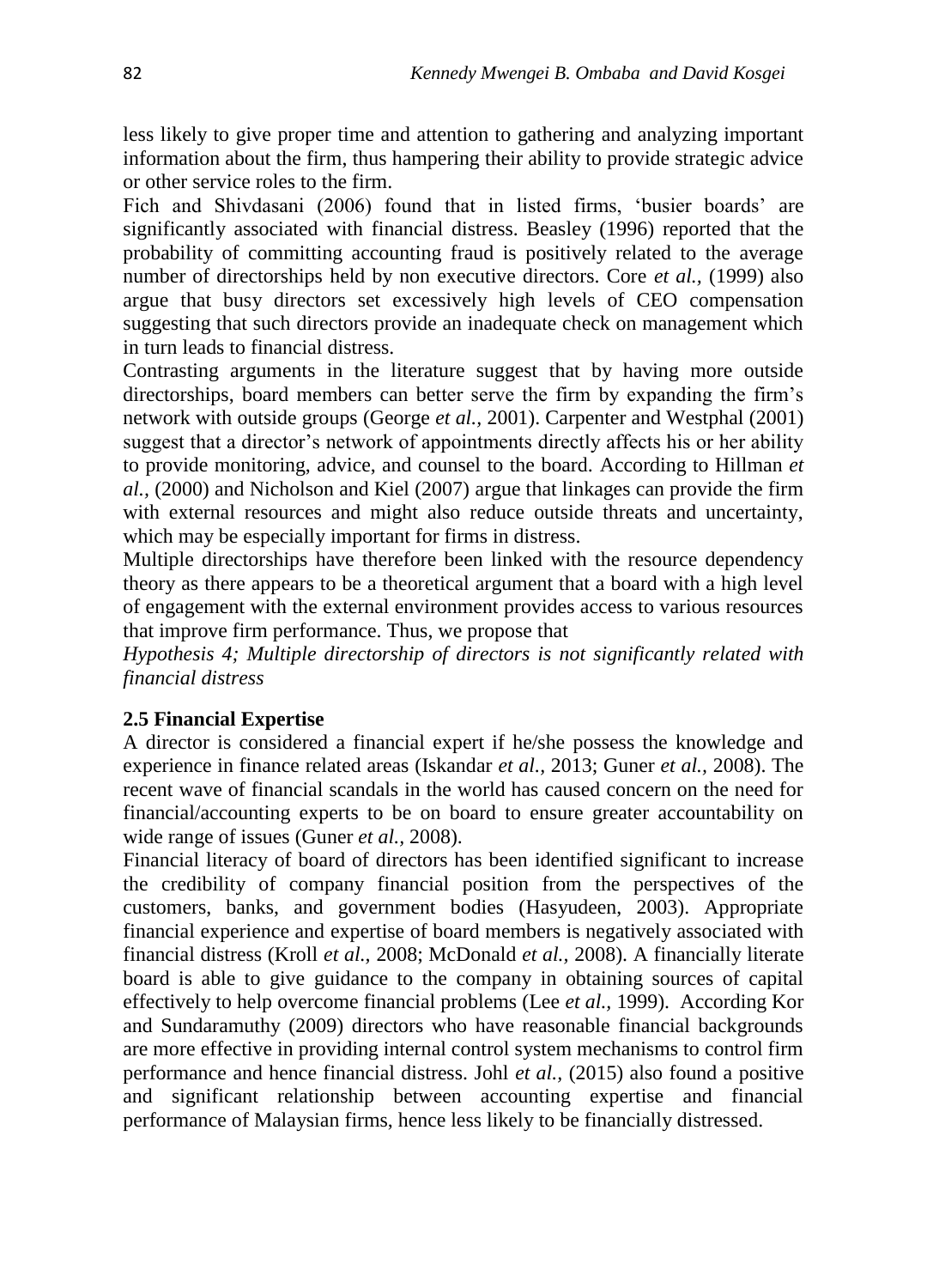Therefore, the existence of qualified board members enhances the integrity of the board in controlling and monitoring firm management. This is supported by resource dependency theory that a board equipped with adequate skills and expertise it enhances its monitoring and controlling roles. However, Noor and Iskander (2012) found a non significant relationship between financial expertise of directors and financial distress. We thus hypothesize that

*Hypothesis 5; Presence of financial experts in the board is not significantly related to financial distress*

Board Composition



### **Control Variables**

Industry Firm size Profitability

# **3 Methods and Data**

Exploratory research design was used in this study. Panel data was used in this study which was derived from publicly listed firms in Kenya during the period 2004-2013. The total number of firms listed on the Nairobi Securities exchange (NSE), as at the end of 2013, was 57: these firms fall under different sectors of the economy, such as agricultural, commercial and services industry, telecommunications and technology, automobile and accessories, investment, manufacturing and allied, and construction. We considered only those firms that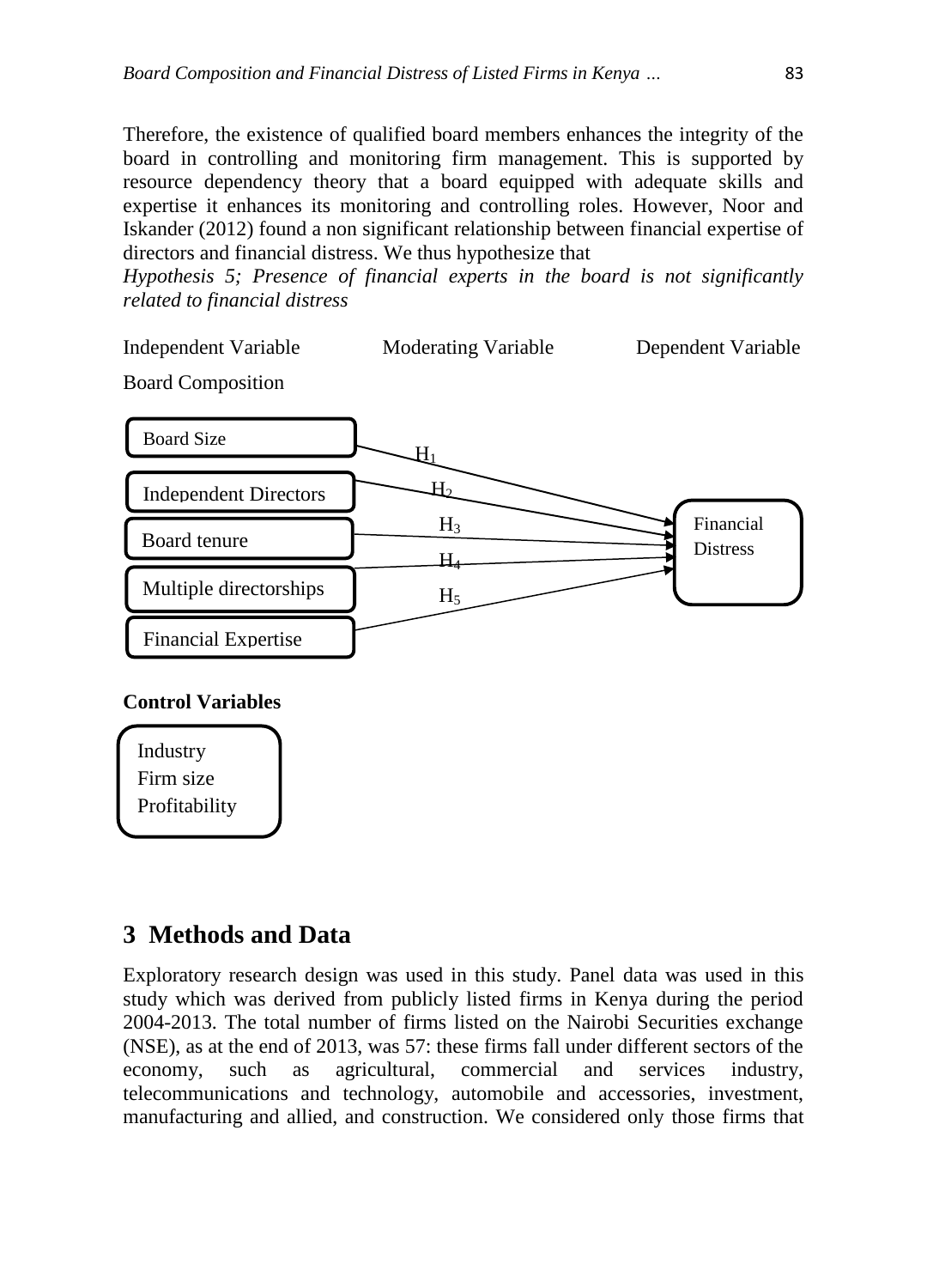traded throughout the period under study: thus, firms that were first listed after 2004 and those that were suspended during the period were excluded.

For the purpose of this study, companies were excluded if the relevant financial information was not available either in the company annual financial reports or on company websites. Therefore, total number of firms used in the study was 39, yielding a total of 390 firm year observations.

### **3.1 Measurement of Variables**

### **Dependent Variable:**

Financial distress was measured using Altman Z''-Score (Altman, 2006). Altman amended the formula to allow its application to certain situations not originally included in the original sample set (Altman, 2006).

 $Z'' = 6.56 X_1 + 3.26 X_2 + 6.72 X_3 + 1.05 X_4$   $Z'' < 1.10$  bankrupted/distressed

 $Z'' > 2.60$  non distressed/nonbankrupted (safe)  $Z'' = 1.10$  to 2.60 grey area

### **Independent Variables**

Board size was measured by counting the number of individuals serving on the board of directors (Tarus and Aime, 2014; Maere *et al.,* 2014).

Board independence was measured as the percentage of membership held by the independent directors, where independent directors are those with no affiliation to the firm which has been considered in prior studies (Morellec *et al.,* 2012; Bhagat and Bolton, 2008 and Zahra and Stanton, 1988).

Board tenure was measured dividing the number of years the firm's directors have served on the board by total directors serving the board. Multiple directorships was measured by dividing the sum of all directorships held by every director of the firm by the number of directors on the board (Jackling and Johl, 2009) and (Ferris *et al.,* 2003).

Financial expertise of directors is the number of directors who possess knowledge and experience in finance related areas (Iskandar *et al.,* 2013; Guner *et al.,* 2008). Thus, we followed studies by Iskandar *et al.,* (2013) and Guner *et al.,* (2008).

### **Control Variables**

The study incorporates control variables into the analysis, especially variables known to affect financial distress. Firm size was measured, as a natural log of total assets as measured by Choi *et al*., (2012). This was controlled because previous studies have found firm size to be significantly related with financial distress (Iskandar *et al.,* 2012).

Industry was measured as a dummy variable and controlled in the study, because firms in different industries adopt varied capital structures (Jensen, 1989) thus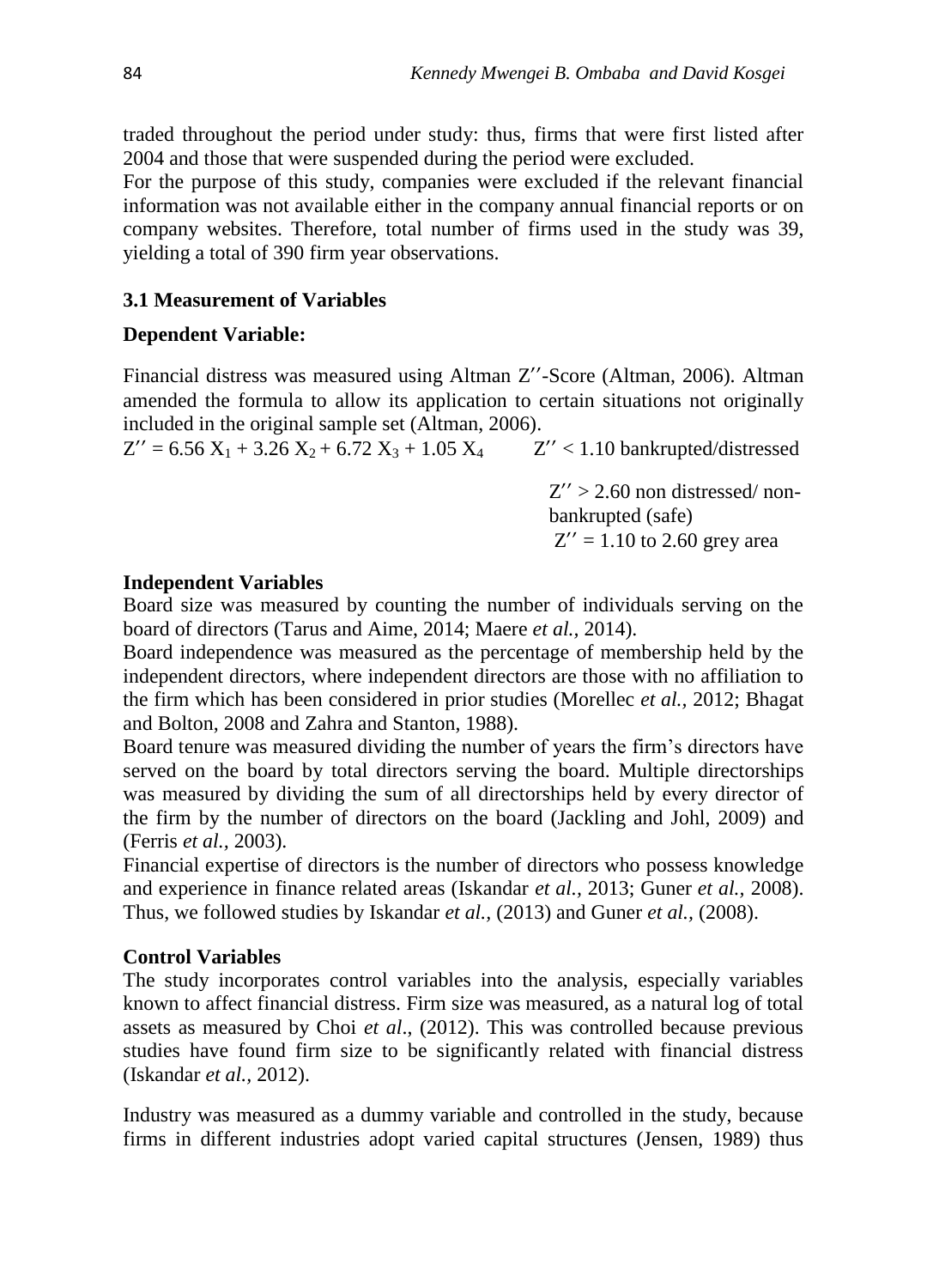affecting financial soundness of a firm. According to Nwachukwu and Mohammed (2012) firms in the manufacturing industry have assets with a collateral value that improves their capacity to borrow which have a bearing on financial distress of firms. Following this observation, and consistent with the approach used by Barroso *et al.,* (2011) and Plambeck and Weber (2010), this study assigned "1" to firms in the manufacturing sector and "0" to the rest.

Consistently with previous studies, profitability was controlled in the study because of strong indications of its effect on financial distress. Thus, consistently with literature, profitability in this study was calculated as earnings before depreciation, interest, and tax (EBDIT), divided by total assets (Sirtaine *et al*., (2005) and (Maere *et al*., 2014).

### **3.2 Model Specification**

 $Z_{it} = \beta_{0+} + \beta_3 I_{it} + \beta_4 FS_{it} + \beta_1 P_{it} + \varepsilon_{it}$  ……………………………………………………Model 1

 $Z_{it} = \beta_{0+} + \beta_3 I_{it} + \beta_4 FS_{it} + \beta_1 P_{it} + {}_5BS_{it} + \beta_6 BI_{it} + \beta_7 BT_{it} + \beta_8 MD_{it} + \beta_9 FE_{it} + \epsilon_i$ ……..Model 2

Where

 $Z_{it}$ = Financial distress of the firm i (i=1, 2...57) in time t (t=1, 2...10) BS = Board size of firm i in time t,  $BT = Board$  tenure of firm i in time t,  $BI = Board$ independent of firm i in time t, MD=Board Multiple directorship of firm i in time t , FE= Board Financial Experts of firm i in time t, FS*=* Firm Size, I= Industry Dummy, P=Profitability,  $\varepsilon$ = the random error term.

# **4 Results**

### **4.1 Descriptive Results**

Table 1 indicates descriptive results. The descriptive statistics indicate that Kenyan firms have an average of .745 board independence. The average board size is 8.75 while the minimum number of board members was 4 and the maximum was 16. The average board tenure is 6.78 years. For the directors with financial related skills and experience the minimum was 1 while the maximum was 9 at an average of 3.78.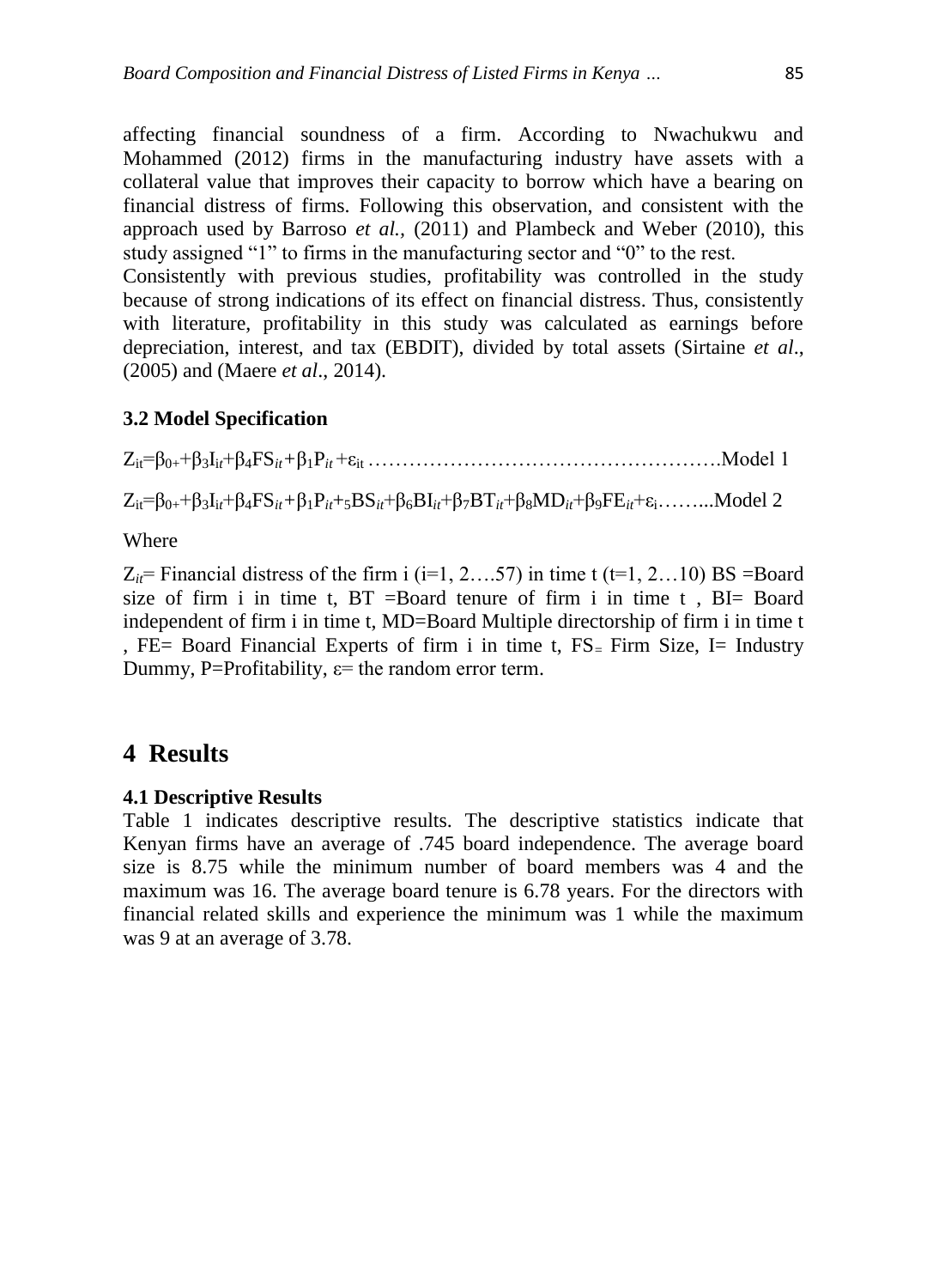|                                                                     | N   |             | Std.             | Min      | <b>Max</b> |
|---------------------------------------------------------------------|-----|-------------|------------------|----------|------------|
|                                                                     |     | <b>Mean</b> | <b>Deviation</b> |          |            |
| <b>Financial Distress</b>                                           | 390 | 4.882       | 2.879            | 0.050    | 19.110     |
| Profitability                                                       | 390 | 0.759       | 0.248            | $-0.280$ | 1.940      |
| Firm Size (Log)                                                     | 390 | 22.372      | $-0.429$         | 15.660   | 26.540     |
| <b>Board Size</b>                                                   | 390 | 8.746       | 2.243            | 4.000    | 16.000     |
| Board Independence                                                  | 390 | 0.745       | 0.155            | 0.290    | 1.270      |
| <b>Board Tenure</b>                                                 | 390 | 6.779       | 4.829            | 0.444    | 27.250     |
| Multiple<br>Board                                                   | 390 | 1.494       | 0.923            | 1.110    | 4.769      |
| directorship                                                        | 390 | 3.783       | 1.842            | 1.000    | 9.000      |
| Financial<br>Director                                               |     |             |                  |          |            |
| expertise<br>(0.015)<br>$\sim$<br>$1 \quad 1 \quad$<br>$\mathbf{r}$ |     |             |                  |          |            |

Table 1: Descriptive statistic

Source Research data (2015)

The Pearson correlations results on board independence was found to be negatively and significantly correlated with financial distress (-.371; *p*<0.01). Board tenure had a positive and significant relationship with financial distress  $(114; p<0.01)$  implying that long tenure directors in the board increase the chances of the firm being financially distressed. CEO entrenchment was found to have a negative and significant correlation with financial distress  $(p<0.05)$ . This implies that the more entrenched the CEO is the lower likelihood are that the firm is likely to be in financial distress. The possible explanation to this could be that as the managing director's influence increases, he (she) assumes more power to make influential managerial decisions which are likely to help firms be financial solvent.

| Table 2: Pearson Correlation Coefficients |                                      |                                                    |   |                                                      |   |   |                                                                                               |      |            |    |
|-------------------------------------------|--------------------------------------|----------------------------------------------------|---|------------------------------------------------------|---|---|-----------------------------------------------------------------------------------------------|------|------------|----|
|                                           |                                      | 2                                                  | 3 | 4                                                    | 5 | 6 | 7                                                                                             | 8    | 9          | 10 |
| 1. Financial distress                     |                                      |                                                    |   |                                                      |   |   |                                                                                               |      |            |    |
| 2. Board Size                             | $-.052$                              |                                                    |   |                                                      |   |   |                                                                                               |      |            |    |
| 3.Board<br>Independence                   | $-.371$ **                           | $.352^{**}$ 1                                      |   |                                                      |   |   |                                                                                               |      |            |    |
| 4. Board Tenure                           | $.114^*$ $-.305^{**}$ $-.291^{**}$ 1 |                                                    |   |                                                      |   |   |                                                                                               |      |            |    |
| 5. Multiple<br>Directorship               | $-.055$                              | $.282^{**}$ $.132^{*}$ $-.090$ 1                   |   |                                                      |   |   |                                                                                               |      |            |    |
| 6. Financial<br>Expertise                 | $-.070$                              | $.738^{**}$ $.389^{**}$ $-.143^{**}$ $.331^{**}$ 1 |   |                                                      |   |   |                                                                                               |      |            |    |
| 7. Profitability                          | $-.005$                              |                                                    |   | $.152^{**}$ $.332^{**}$ $.032$ $-.050$ $.195^{**}$ 1 |   |   |                                                                                               |      |            |    |
| 8.CEO<br>Entrenchment                     | $-.125$ *                            |                                                    |   | $-.007$ $.182^{**}$ $.085$ $-.157^{**}$ $.012$       |   |   | .045                                                                                          |      |            |    |
| 9. Firm Size                              | .008                                 |                                                    |   |                                                      |   |   | $.199^{**}$ .018 $-.055$ .290 <sup>**</sup> .368 <sup>**</sup> $-.270^{**}$ .052 <sup>1</sup> |      |            |    |
| 10. Industry                              | $-.068$                              |                                                    |   |                                                      |   |   | $-0.382$ * $-0.213$ * $107$ $-0.202$ * $-0.489$ * $-0.286$ *                                  | .097 | $.140**$ 1 |    |

Table 2: Pearson Correlation Coefficients

Source: Research Data (2015)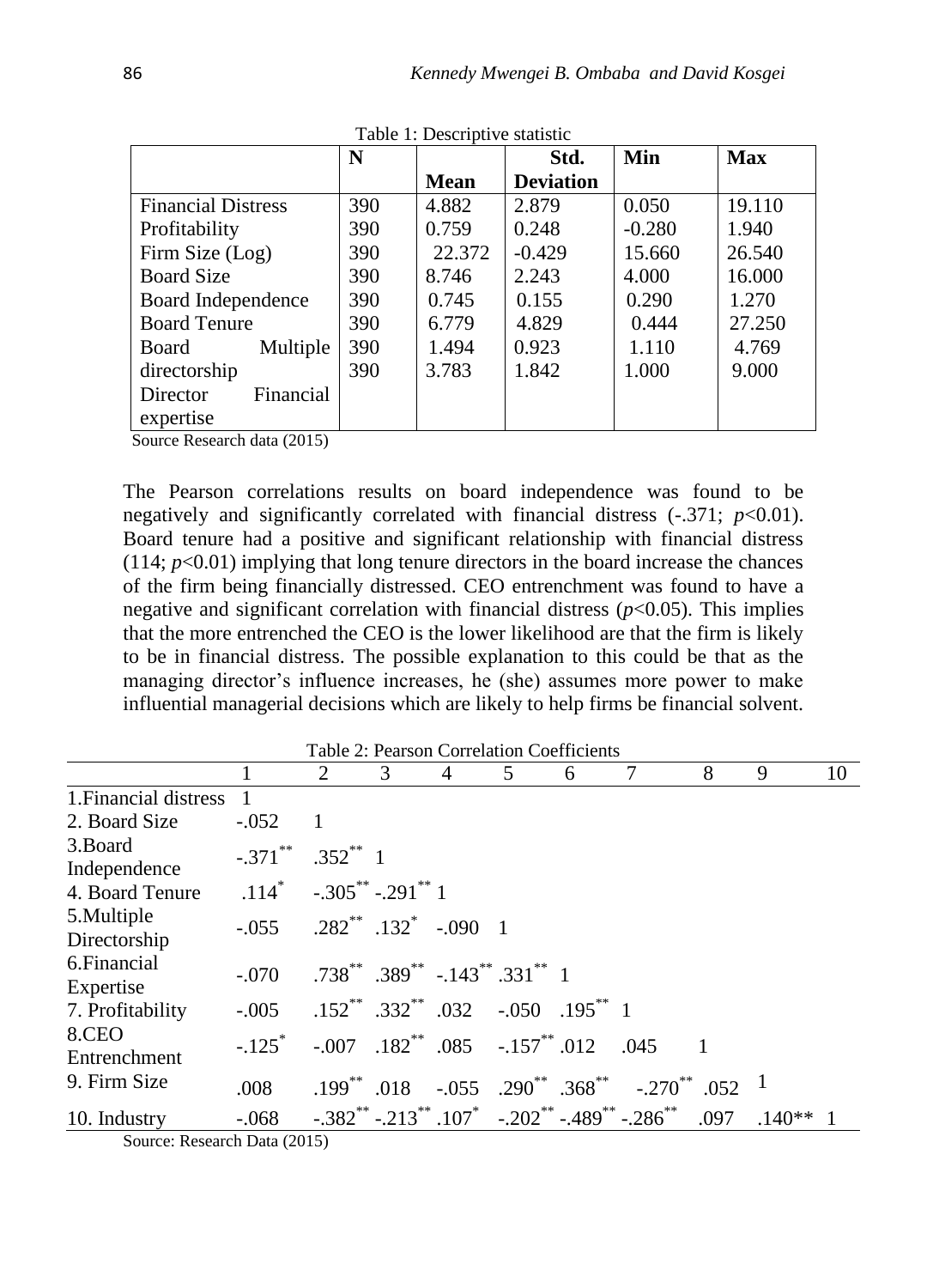### **4.2 Empirical Results**

Data was subjected to several tests before the regression analysis. Firstly, we tested for the presence of multicollinearity using Variance Inflation Factors (VIF) and tolerance. Multicolliniarity exists when two or more predictor variables are strongly correlated (Field, 2005). Hair *et al.,* (2006) suggested a threshold of VIF values of 10. Each of the variables used in this study, including the control variables, range from 1.201-3.269, suggesting the absence of multicollinearity. A tolerance of below 0.10 or a VIF greater than 10 or a correlation coefficient above 0.8 is regarded as indicative of serious multi-collinearity problems (Field, 2009).

Independence of error terms was tested using a Durbin-Watson statistic, and the results ranged between 1.53 and 1.737, which is within the threshold of 1.5-2.5 (Hair *et al.,* 2006). Outliers were checked using box plots, and the results indicated the absence of outliers in the sample. According to Gujrati (2003); Granger and Newbold (1974) data series must be primarily tested for stationarity in all econometric studies. In this study we conducted unit root test for the variables using the Augmented-Dickey-Fuller unit root test. The p-values for the ADF-Fisher Chi-square statistic were less than theoretical values of 0.05 for multiple directorships, profitability and financial distress. This implies that these variables/ panels (had no unit roots) and therefore suitable for modelling and forecasting. To correct for non stationarity in board size, board independence, board tenure, financial expertise of directors and firm size the first difference of the variables [D (var)] were used in the regression models.

We reported the results of the analysis using random effects regression. A Hausman test suggested that a random effects regression model would be preferable to a fixed effects model. Consistent with the approach used by Kim *et al.,* (2008), we tested the hypotheses using hierarchical regression analysis because it allows fitting of the model to individual measurements while accounting for systematic unexplained variations among firms.

Hypothesis 1 predicted a non-significant relationship between board size and financial distress. The results indicate a positive but insignificant relationship between the size of the board and financial distress ( $\beta$ =0.001;  $p$ >0.05) therefore, the hypothesis is supported. Hypothesis 2 proposed a non-significant relationship between board independence and financial distress. The results exhibited a negative and significant relationship between board independence and financial distress (*β*=-0.044; *p*<0.05) therefore rejecting the hypothesis. Hypothesis 3 postulated there is no significant relationship between board tenure and financial distress. The results showed positive and significant relationship between board tenure and financial distress ( $\beta$ =0.589;  $p$ <0.05) thus we rejected the hypothesis. Hypothesis 4 predicted non-significant relationship between multiple directorship and financial distress. The results showed a negative and insignificant relationship between multiple directorship and financial distress (*β*=-0.009; *p*>0.05) hence, we failed to reject the hypothesis. Finally, hypothesis 5 suggested that the presence of financial experts in the board is not significantly related with financial distress. The results indicated a negative and insignificant relationship between financial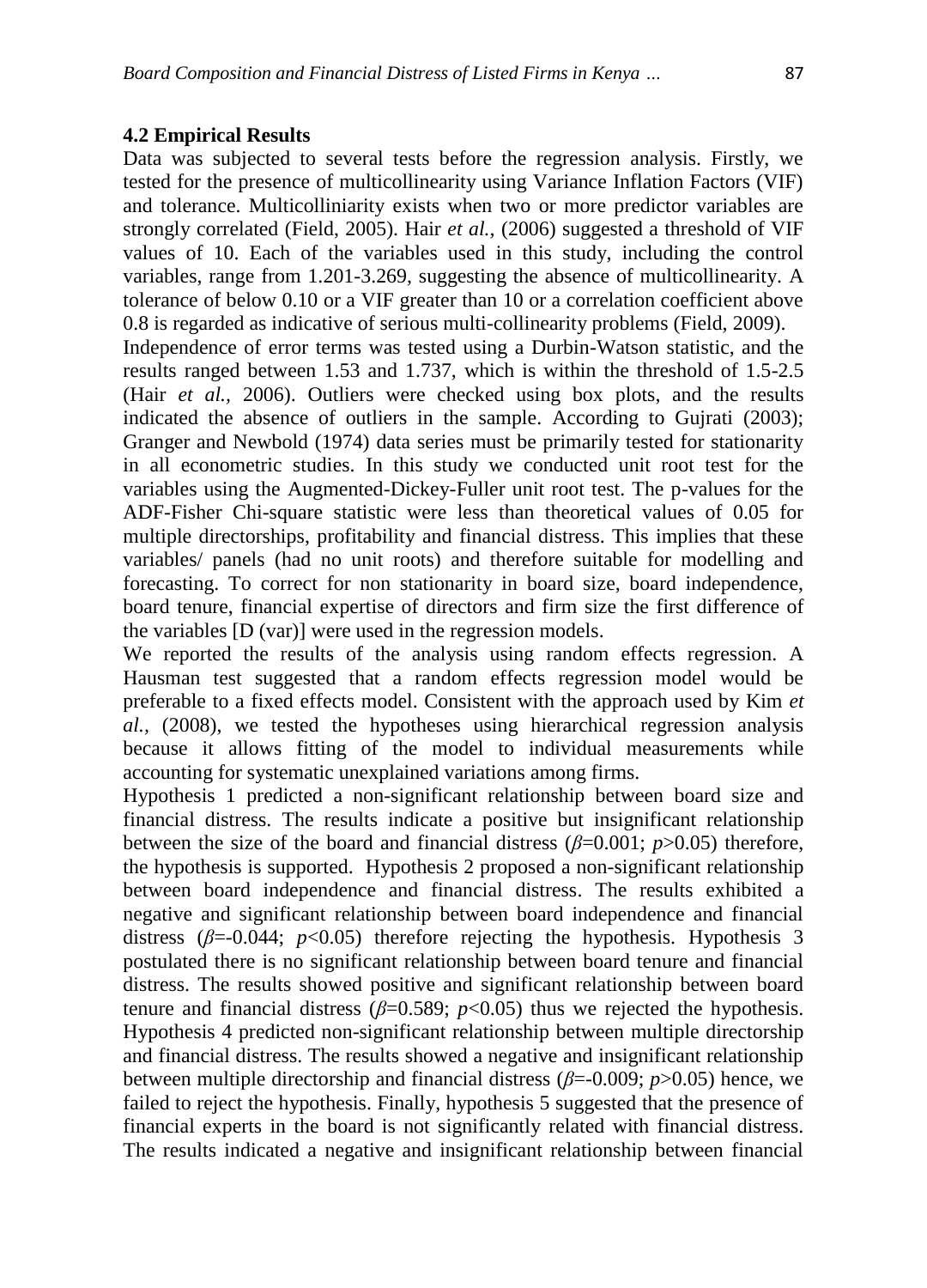expertise of directors and financial distress ( $\beta$ =-0.007;  $p$ >0.05) thus we failed to reject the hypothesis.

|                                                                                                                 |                          | Table +.1. Regression Trialysis |  |
|-----------------------------------------------------------------------------------------------------------------|--------------------------|---------------------------------|--|
| Variables                                                                                                       | Model 1                  | Model 2                         |  |
| Controls                                                                                                        |                          |                                 |  |
| Constant                                                                                                        | $0.658(3.677)$ **        | $0.559$ (3.967)**               |  |
| Firm Size                                                                                                       | $-0.000(-0.058)$         | 0.000(0.121)                    |  |
| Industry                                                                                                        | 0.007(0.239)             | $-0.016(-0.778)$                |  |
| Profitability                                                                                                   | 0.180(1.344)             | 0.311(1.012)                    |  |
| <b>Board Size</b>                                                                                               |                          | 0.001(0.490)                    |  |
| Board Independence                                                                                              |                          | $-0.044(-2.138)$ *              |  |
| <b>Board Tenure</b>                                                                                             |                          | $0.059(6.164)$ **               |  |
| Multiple Directorships                                                                                          |                          | $-0.007(-0.355)$                |  |
| Financial Expertise                                                                                             |                          | $-0.006(-0.344)$                |  |
| R Squared                                                                                                       | 0.024                    | 0.196                           |  |
| Adjusted R                                                                                                      | $-0.051$                 | 0.107                           |  |
| $R^2$ Change                                                                                                    |                          | 0.172                           |  |
| F-Statistic                                                                                                     | 0.056                    | 4.415                           |  |
| Prob. of F-Stat.                                                                                                | 0.956                    | 0.000                           |  |
| Durbin Watson Stat.                                                                                             | 1.502                    | 1.568                           |  |
| 39-39 The Contract of Contract China Property China Property China Property China Property China Property China | . 1. . 1. * . <i>. .</i> | 1.11                            |  |

Table 4.1: Regression Analysis

\*\* 1 percent significance level; \* at 5 percent level Figures in parenthesis are t-statistics Source: Research Data (2015)

# **5 Discussion and Conclusion**

In this paper, we have examined the relationship between board composition and financial distress using data from firms listed on the Nairobi Securities Exchange. Specifically, we have investigated the effect of board composition variables; board size, director independence, board tenure, multiple directorships and financial expertise of directors on financial distress. Our analysis showed a number of findings; the findings indicated that higher representation of independent directors has a negative association with financial distress while, long tenure board is positively associated with financial distress. Our first finding backs the view that independent directors are effective monitors which is consistent with agency theory (Jensen and Meckling, 1976).

Secondly, the study found that boards with long firm tenure are positively associated with financial distress of the firm  $(\beta=0.059; p<0.001)$ . This finding indicates that a firm with long tenure board has high chances of facing financial distress. These results support the management friendliness hypotheses Vafeas (2003) and CEO allegiance hypotheses Byrd *et al.,* (2010). Based on this hypothesis, firms with long tenure boards would be expected to be financially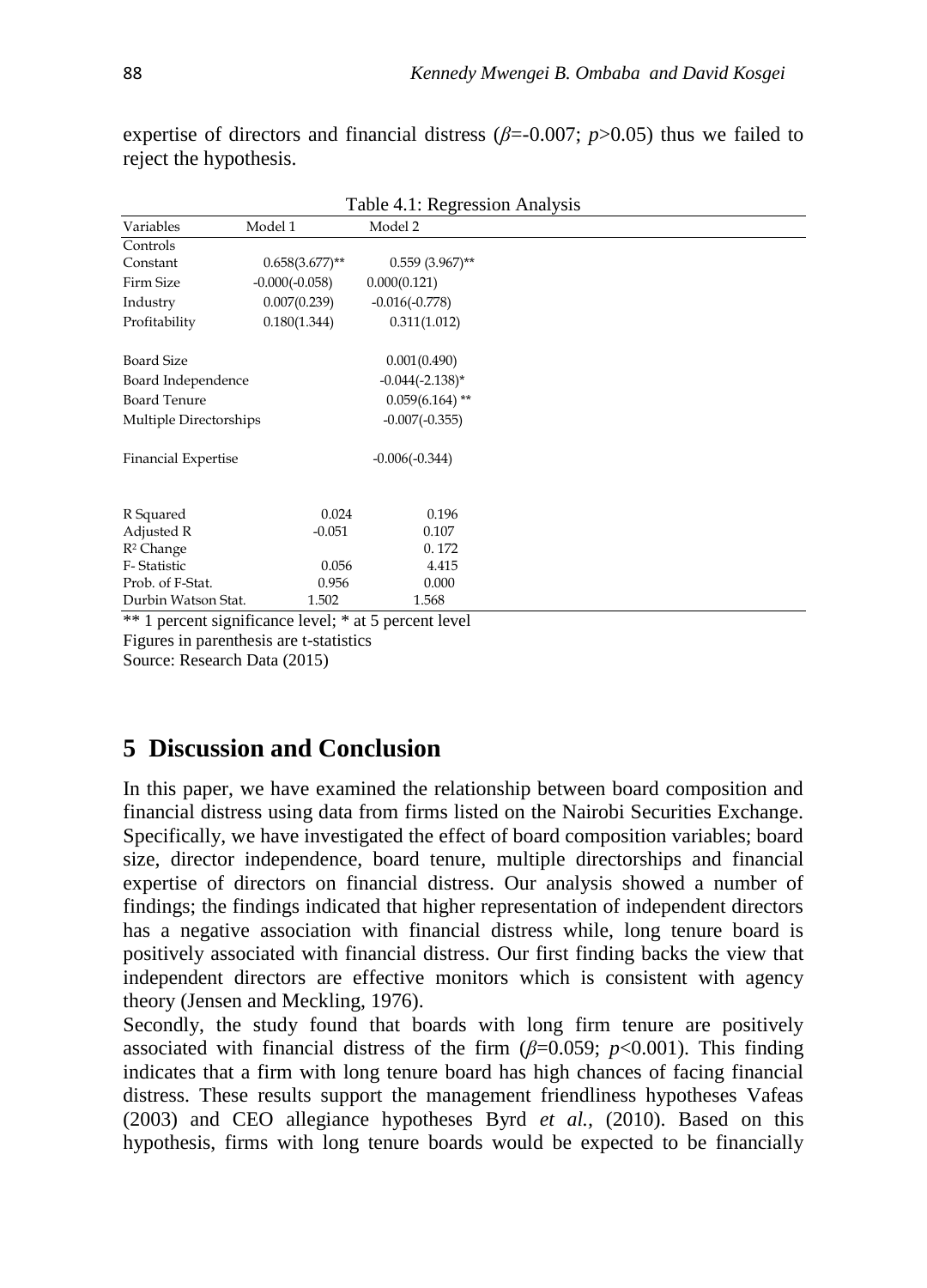distressed. In other words, boards that have close relationships with management shift their allegiance away from shareholders towards management, thus curtailing the incentive to criticize management proposals.

The results relating to board size were not significant. Indeed, extant literature on corporate governance suggests board size studies are inconclusive. This result therefore confirmed the diverging views of researchers regarding the ideal board size. Our results did not find any significant relationship between the multiple directorship and financial distress. Lastly, the results provided no evidence of significance relationship between presence of financial experts in the board and financial distress. The possible reason for insignificance of finance related knowledge and skills of directors in the board could be attributed to the concentrated ownership structure of Kenyan firms which gives more power to the CEOs.

Overall, the study is suggests that the board plays an important role in the decision making of the firm. Board independence was found to be having a negative and significant effect on financial distress. This study concludes that board directorship should have more independent directors as they reduce probability of facing financial distress. Board tenure was also found to be positively and significantly related with financial distress. This result confirms the hypothesis that long tenure boards tend to befriend management hence compromising their role of oversight. Therefore, this result implies that tenure of board directors should be reduced since seasoned directors tend to loss their objectivity and independence.

Notably, the findings of this study supported the prescriptions of agency theory that independent directors provide better control over management and that average tenured boards are beneficial to the firms than seasoned directors. The study therefore has boosted the existing literature on financial distress and board composition which provide a reference point for academic discourse and future reference.

As the corporate governance reformations are vigorously advocated in Kenya, this study provides insights into the roles of corporate governance in financial healthiness. As such the findings of this study provide valuable insights to authorities, managers and stakeholders on corporate governance. Specifically, these findings can be beneficial to authorities that formulate the policies, mainly the Capital Market Authority and Nairobi Securities Exchange.

Firstly, the study found the relationship between board independence and financial distress was negative and significant. Therefore, the composition of boards should take cognizance of members who are independent of management. Hence, the study recommends that the authorities should put structures that enhance the appointment of independent directors who have requisite skills and knowledge in the board.

Second, the study also appreciates the value of average long board tenure. The researcher believes that entrenched boards serve the interests of the CEO as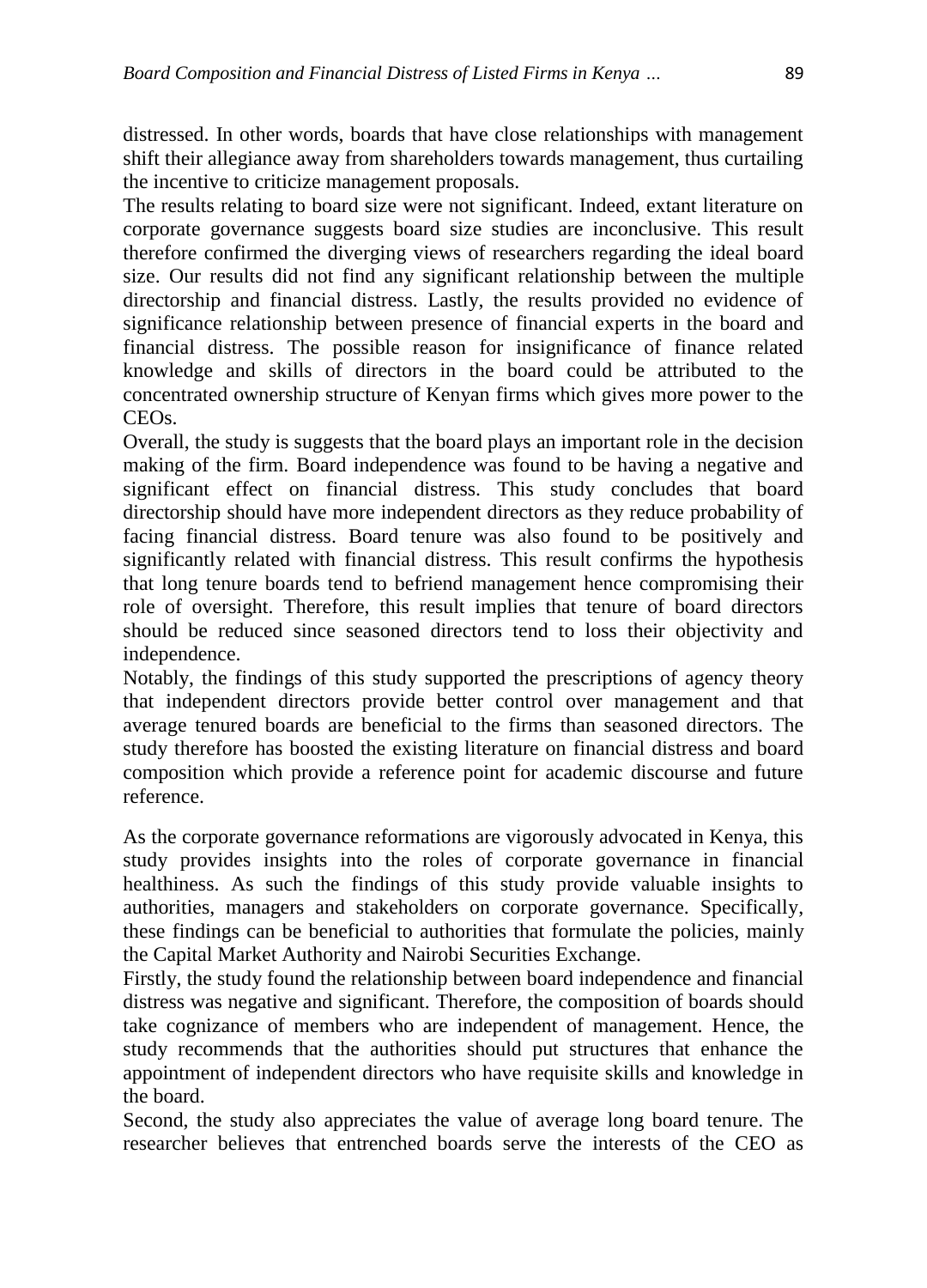opposed to those of shareholders. This is specifically important in Kenya, given the family ownership structure that is common to most firms. Consistent with CEO allegiance hypothesis, longer board tenure breeds management friendliness and therefore to address the allegiance problem, term limits need to be set for board members. The study recommends that governance policies need to set the term limits for which board members serve the organization.

It is essential to note the study's limitations. Firstly, the study has relied on archival data, especially information contained in financial statements. Secondly, while the study has considered several board variables, there are other important board measures that are particularly important in a Kenyan context, such as compensation, ownership structure, and audit committee. Thirdly, the study was based on a sample of firms listed on the Nairobi Securities Market, which may be considered a small sample. This may limit the generalizability of the findings. Future research using a larger sample size and different types of firms private nonlisted firms may provide additional insights and enhance our understanding of the issues explored here.

## **References**

- [1] Agarwal, V., and Taffler, R. (2008). Comparing the Performance of Market-Based and Accounting-Based Bankruptcy Prediction Models. Journal of Banking and Finance, Vol. 32, No. 8, 1541-1551.
- [2] Aiken, L. S., and West, S. G. (1991). Multiple Regression: Testing and Interpreting Interactions. Newbury Park, CA: Sage.
- [3] Altman, E. I., (1968). Financial Ratios, Discriminant Analysis and the Prediction of Corporate Distress. Journal of Finance Vol. 23, No. 4, 589-609.
- [4] Altman, E.I. (2006). Corporate Financial Distress and Bankruptcy: Predict and Avoid Bankruptcy, Analyze and Invest in Distressed Debt. Hoboken, NJ: Wiley.
- [5] Allgood, S., and Farrell, K., A. (2000). The Effect of CEO Tenure on the relation between Firm Performance and Turnover. Journal of Financial Research Vol. 3, No. 3, 373-390.
- [6] Amoa-Gyarteng, K. (2014). Analyzing a Listed Firm in Ghana for Early Warning Signs of Bankruptcy and Financial Statement Fraud: An Empirical Investigation of Anglo Gold Ashanti. European Journal of Business and Management Vol. 6, No. 5, 10–17.
- [7] Argenti, J. (1986). Predicting Corporate Failure, Accountancy, pp. 157–158.
- [8] Cadbury Committee (1992). Report of the Committee on the Financial Aspects of Corporate Governance: A Code of Best Practice. London: Gee
- [9] Charitou, A., Neophytool and Charalambous C., (2004). PredictingCorporate Failure: Empirical Evidence for the UK. European Accounting Review, Vol. 13, 465-417.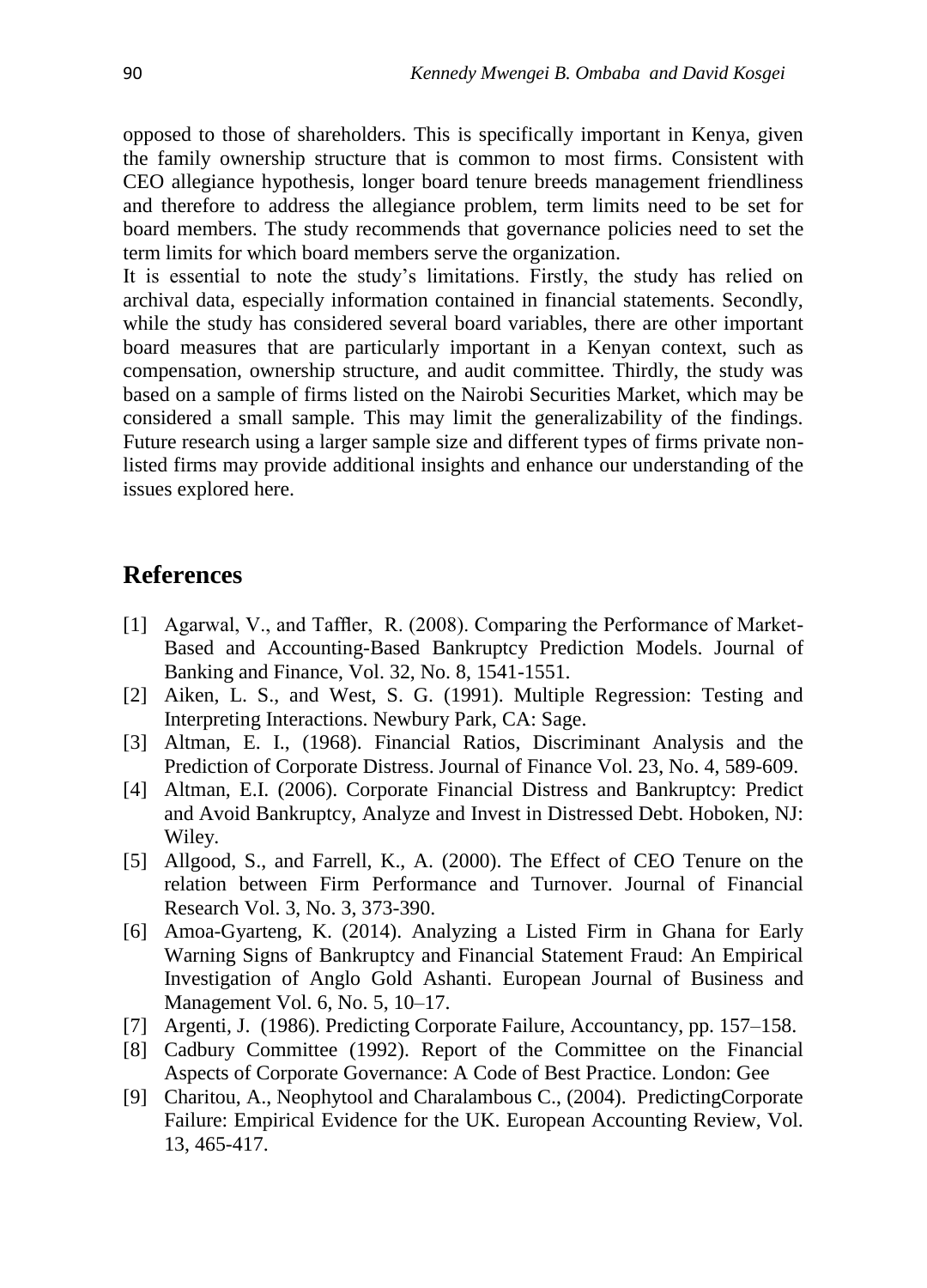- [10] Chatterjee, S., and Hadi, A. S. (2012). Regression Analysis by Example (5th Ed.). Hoboken, NJ: John Wiley & Sons.
- [11] Chen, J. J. (2004). Determinants of Capital Structure of Chinese-Listed Companies. J. Bus. Finance. Vol. 57, No. 12, 1341-1351.
- [12] Chen, G., Firth, M., Gao, D. and Rui, O. (2006). Ownership Structure, Corporate Governance and Fraud: Evidence from China. Journal of Corporate Finance. Vol. 12, No. 3, 424–448.
- [13] Cohen, J., Cohen, P., West S. G and Aiken L.S (2003). Applied Multiple Regression/Correlation Analysis for the Behavioural Sciences, (3rded.).Mahwah NJ: Lawrence Erlbaum Associates.
- [14] Combs, J. G., Ketchen, D. J., Perryman A. A. and Donahue, M. S., (2007). The Moderating Effect of CEO Power on the Board Composition–Firm Performance Relationship. Journal of Management Studies Vol. 44, No. 8, 1299-1323.
- [15] Capital Markets Authority, (2002). Guidelines on Corporate Governance Practices by Public Listed Companies in Kenya. Nairobi.
- [16] Daily, C. (1995). The Relationship between Board Composition and Leadership Structure and Bankruptcy Reorganization Outcomes. Journal of Management. Vol. 21, No. 6, 1041-1056.
- [17] Daily, C., and Dalton, D. (1994). Corporate Governance and the Bankrupt Firm: An Empirical Assessment. Strategic Management Journal, Vol.15, No. 8,643–654.
- [18] Donaldson, L. and Davies, J. H. (1991). Stewardship Theory or Agency Theory.CEO Governance and Shareholder Returns. Australian Journal of Management Vol.16, No. 1, 49-64.
- [19] Fama E., F. (1980). Agency Problems and the Theory of the Firm. Journal of Political Economy, Vol. 88, No. 2, 288–307.
- [20] Fama, E. F. and Jensen M. C. (1983). Separation of Ownership and Control, Journal of Law and Economics. Vol. 26, No. 2, 301-325.
- [21] Guner, B., Malmendier, U., and Tate G. (2008). Financial Expertise of Directors. Journal of Financial Economics, Vol. 88, No. 2, 323-354.
- [22] Gujrati, N. D. (2004). Basic Econometrics, Fourth Edition New York: McGraw-Hill.
- [23] Gujrati, N. D. (2003). Essentials of Econometrics, Third Edition New York: McGraw-Hill.
- [24] Hair, J. F., Black, W. C., Babin, B.J., Anderson, R.E., and Tatham, R. L. (2006). Multivariate Data Analysis, (6thEd.) Pearson Prentice Hall, New Jersey.
- [25] Hoe, S.L, 2008). Issues and Procedures in Adopting Structural Equation Modeling Technique. Journal of Applied Quantitative Methods Vol. 3(1)
- [26] Hsiao, C., (2003). Analysis of Panel Data, of Econometric Society Monographs, 2nd ed., Cambridge University Press Vol. 34.
- [27] Jackling, B., and Johl, S. (2009). Board Structure and Firm Performance: Evidence from India's top Companies. Corporate Governance: An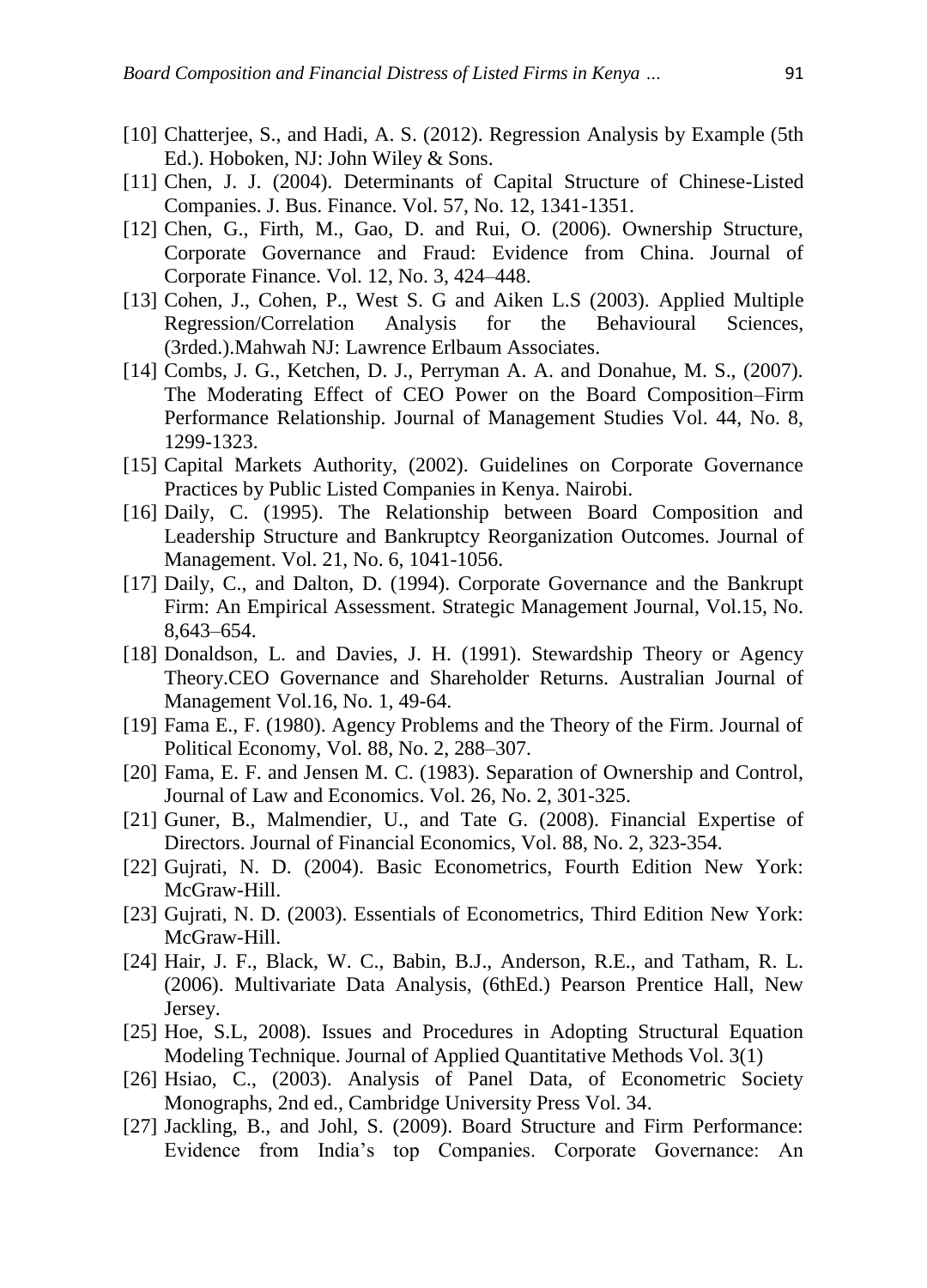International Review,Vol. 17, No. 4, 492-509.

- [28] Jensen, M., and Meckling, W. (1976). Theory of the Firm: Managerial Behavior, Agency Costs, and Ownership Structure. Journal of Financial Economics, Vol. 3, No. 4, 305-360.
- [29] Jensen, M. C., (1993). The Modern Industrial Revolution, Exit and the Failure of Internal Control Systems. The Journal of Finance, Vol. 48, No. 3, 831-880
- [30] Krause, R., Semadeni, M., and Cannella, A. A. (2014). CEO Duality: A Review and Research Agenda. Journal of Management, Vol. 40, No. 1, 256– 286.
- [31] Krause, R. and Semadeni, M. (2013). Apprentice, Departure, and Demotion: An Examination the Three Types of CEO-Board Chair Separation. Academy of Management Journal, Vol. 56, No. 3, 805–826.
- [32] Kosmidis, K. and Stavropoulos A. (2014). Corporate Failure Diagnosis in SMEs; A longitudinal Analysis Based on Alternative Prediction Models. International Journal of Accounting and Information Management. Vol. 22, No. 1, 49-67
- [33] Maere, J. D., Jorissen A. and Uhlaner, L., M. (2014).Board Capital and Downward Spiral in a Sample of Unlisted Firms. Corporate Governance. An International Review. Vol. 22, No. 5, 387-407.
- [34] Maina, F. G. and Sakwa, M. M. (2010).Understanding Financial Distress among Listed Firms in Nairobi Stock Exchange: A Quantitative Approach Using the Z-Score Multi-Discriminant Financial Analysis Model. 2<sup>nd</sup> Scientific Conference Proceedings. Jomo Kenyatta University of Science and Technology 80-99.
- [35] Nwachukwu, J., and Mohammed, D. (2012), Business Risk, Industry Affiliation, and Corporate Capital Structure: Evidence from Publicly listed Nigerian Companies, Journal of African Business, Vol. 13, No. 1, 5-15.
- [36] Nicholson, G. J. and Kiel, G. C. (2007). Can Directors Impact Performance? A Case-Based Test of Three Theories of Corporate Governance. Corporate Governance. An International Review. Vol. 15, No. 4, 585–608.
- [37] Ngugi, R., Amanja, D.and Maana, (2009). Capital Market, Financial Deepening and Economic Growth in Kenya 1-12.
- [38] Pfeffer, J. (1972). Size and Composition of Corporate Boards of Directors: the Organization and its Environment. Administrative Science Quarterly, Vol. 17, No. 3, 218-228.
- [39] Salloum, C. and Azoury, N. (2010). Governance, Stress Financier et Performance des entreprises, cas du Liban, La Revue des Sciences de Gestion, Vol 3. No. 1,243–244.
- [40] Salloum, C. and Azoury, N. (2012).Corporate Governance and Firms in Financial Distress: Evidence from a Middle Eastern Country. Int. J. Business Performance Management Vol. 7, No. 2, 1-17
- [41] Tarus, D. K., and Aime, F. (2014). Board Demographic Diversity, Firm